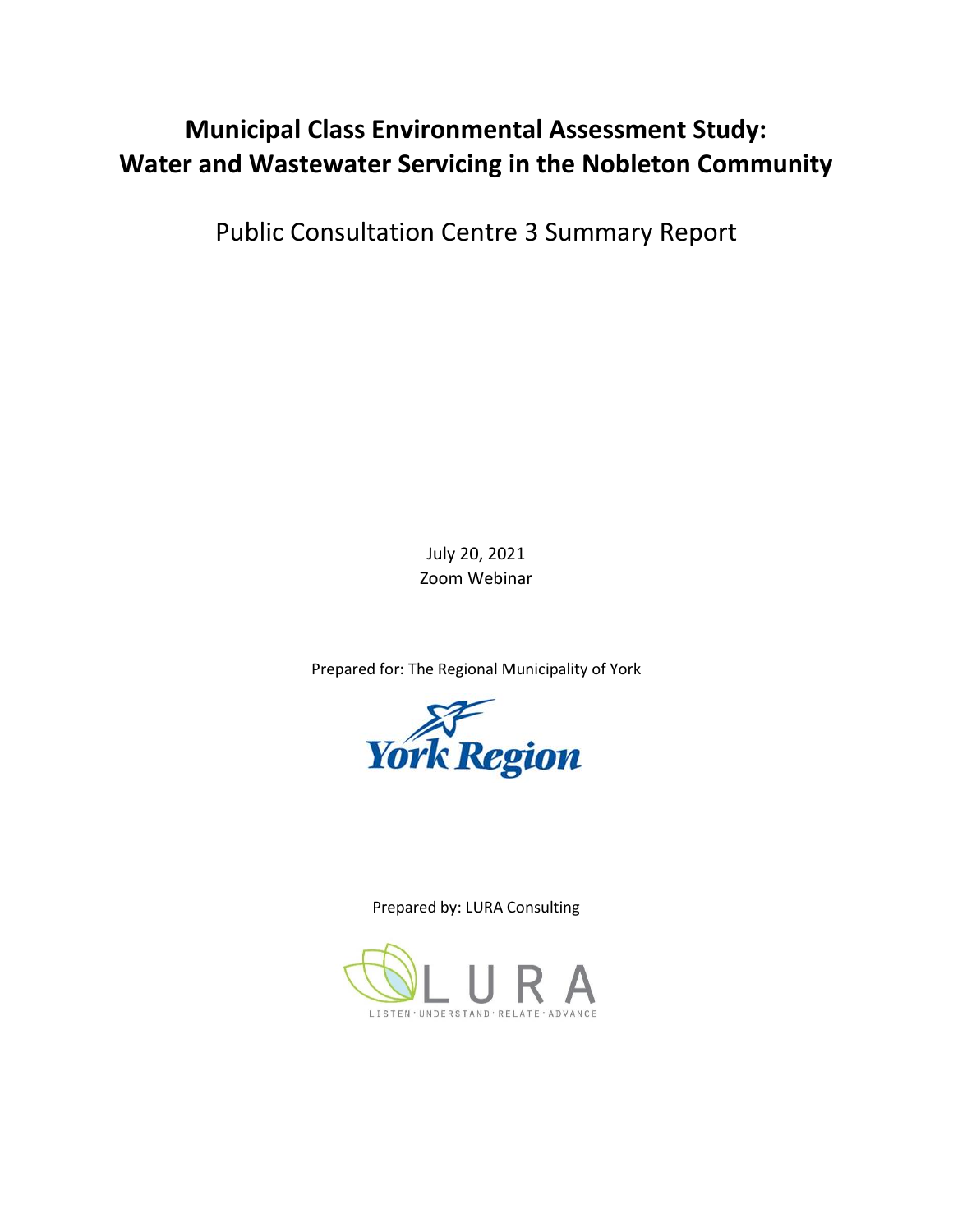# Table of Contents

| Τ.              |     |  |  |
|-----------------|-----|--|--|
| Ш.              |     |  |  |
| <b>B.</b>       |     |  |  |
| $\mathsf{L}$    |     |  |  |
|                 | II. |  |  |
| C.              |     |  |  |
| D.              |     |  |  |
| $\mathbf{I}$ .  |     |  |  |
| $\mathbf{II}$ . |     |  |  |
| III.            |     |  |  |
| E.              |     |  |  |
| F.              |     |  |  |

### **Appendix A: PCC Briefing**

| <b>Appendix B: Notice of Open House</b>                |  |
|--------------------------------------------------------|--|
| Appendix C: Distribution List (internal use only)      |  |
| <b>Appendix D: Presentation Slides</b>                 |  |
| <b>Appendix E: Survey Questions</b>                    |  |
| Appendix F: Project Team Responses (internal use only) |  |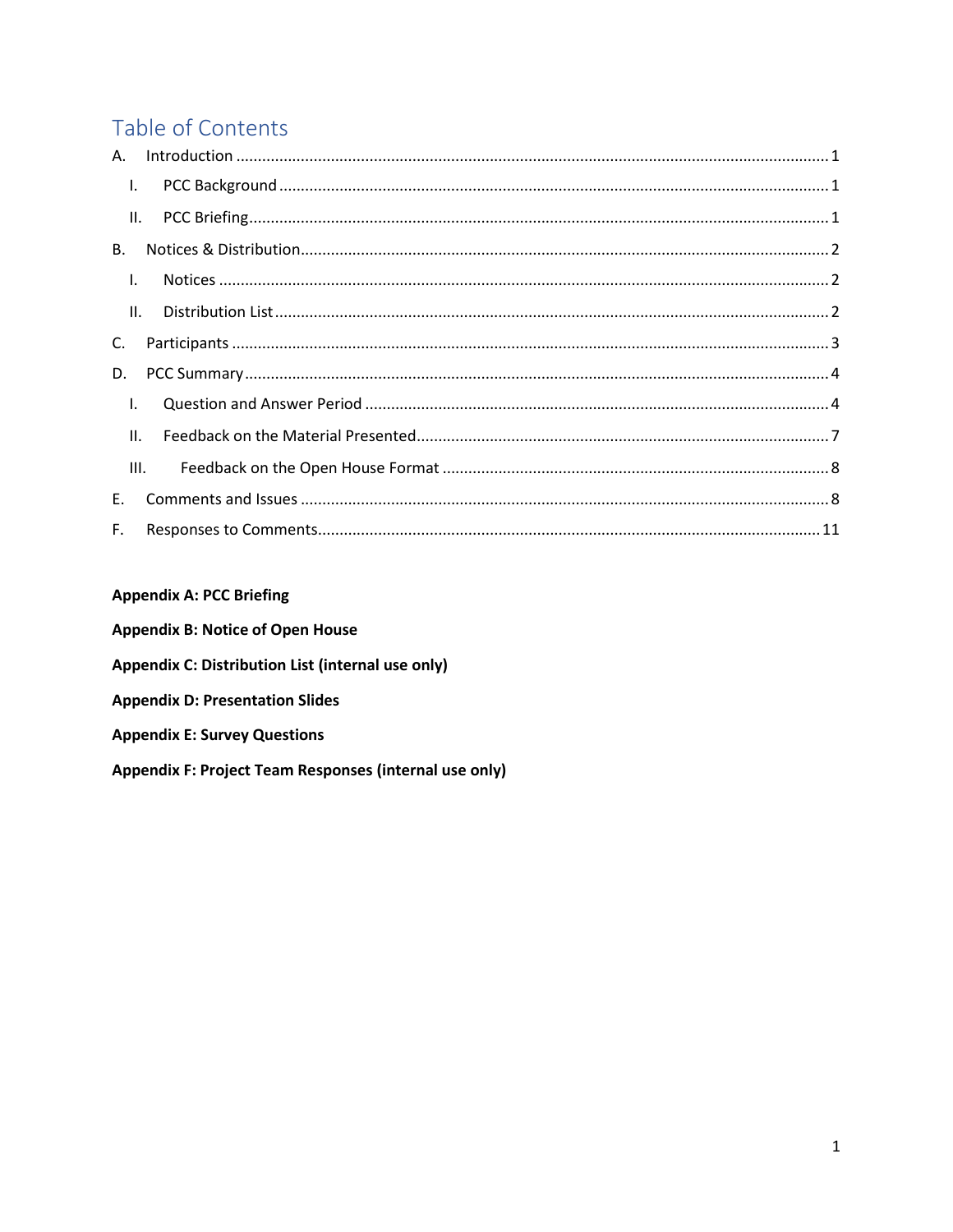# A. Introduction

### I. PCC Background

<span id="page-2-1"></span><span id="page-2-0"></span>The third and final Public Consultation Centre (PCC) for the Water and Wastewater Servicing Municipal Class Environmental Assessment (EA) for the Nobleton Community was hosted virtually by York Region via Zoom Webinar on Tuesday, July 20, 2021. Participants could choose to join through either the internet or by phone.

 servicing solutions, share the evaluation of these design concepts, present the recommended more about the project and engage with members of the project team through various means, The purpose of the PCC was to present the design concepts for the preferred water and wastewater conceptual design, and obtain public input. The PCC provided participants with an opportunity to learn including:

- • Participating in the session hosted from 6:30 p.m. 8:00 p.m., which included a:
	- $\circ$  Recorded presentation providing a brief overview of the project and a summary of the analysis conducted since PCC 2; and a
	- $\circ$  Facilitated question and answer period (informed by questions from the attending public).
- Completing an online survey after attending the PCC;
- Viewing supporting materials posted online; and
- Providing feedback directly to York Region's Project Manager responsible for the EA via email or phone.

<span id="page-2-2"></span>The PCC was attended by 19 participants.

#### II. PCC Briefing

A briefing document was prepared following the PCC that provides a high-level summary of the event. It describes:

- The purpose of the PCC;
- The engagement opportunities available to participants at the event; and
- A high-level synthesis of comments and questions received during event.

A copy of the PCC briefing document is provided in **Appendix A.**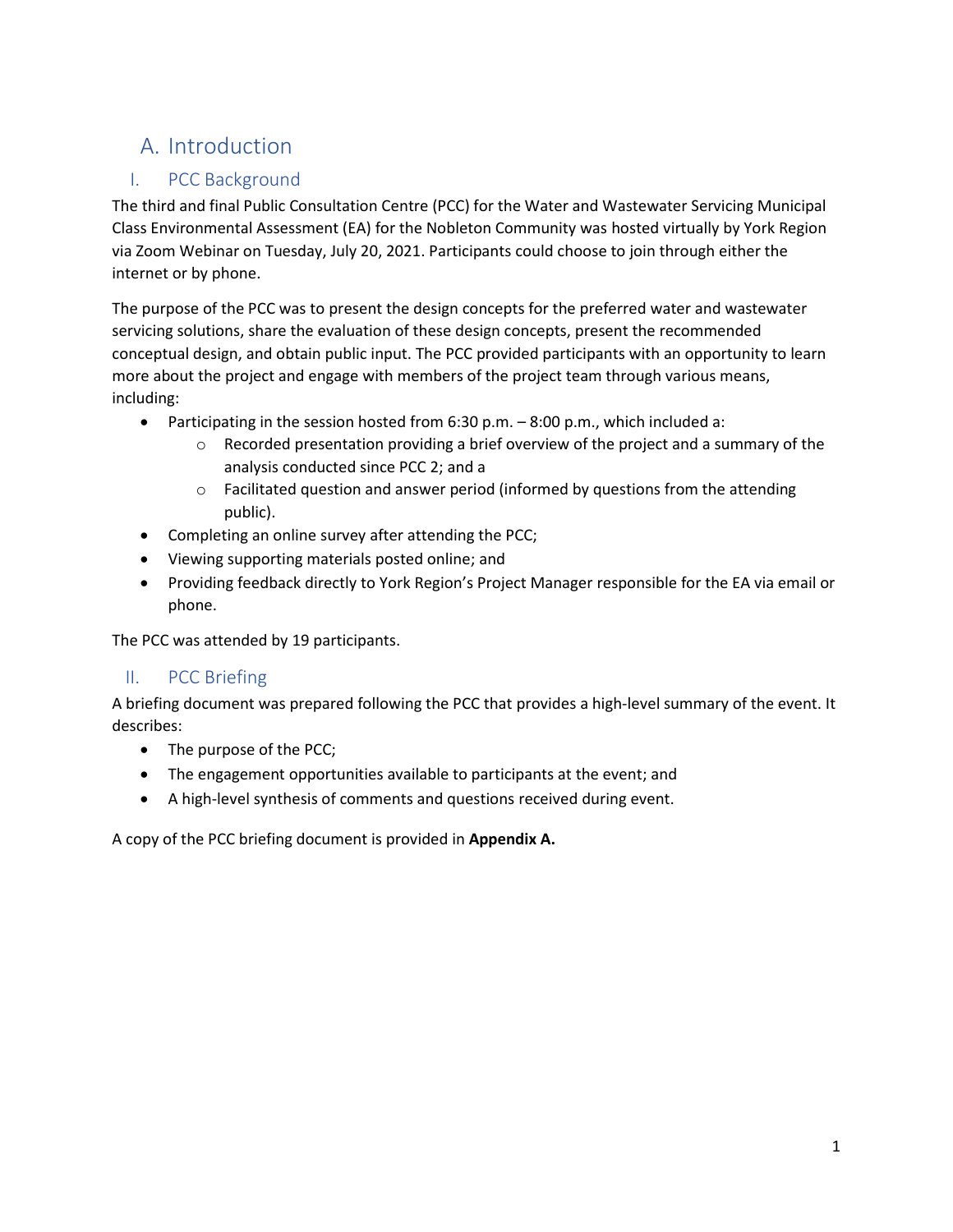## B. Notices & Distribution

#### I. Notices

<span id="page-3-1"></span><span id="page-3-0"></span>A Notice of Open House was first distributed to First Nations communities, local residents and stakeholders on July 7, 2021, through email, mail, and on the York Region website, as appropriate. The Notice was also published on the Region's social media accounts on the following dates:

- York Region's Twitter page on July 15, 18 and 20, 2021
- York Region's Facebook page on July 15 and 18, 2021

The Notice was also published in the local newspaper, *King Connection*¸ on July 12 and 19, 2021. A copy of the Notice is attached in **Appendix B**.

#### II. Distribution List

<span id="page-3-2"></span> utilities; community associations; private companies; and First Nation communities. Notices were also Notices were sent via mail or email to: various municipal and provincial governments and agencies; sent to properties located within the study area (Figure 1). Residents who requested to be added to the mailing list were also sent the Notice. The distribution list is provided in **Appendix C.** 

*Figure 1: A map illustrating the study area, service area, and existing Regional infrastructure in the Community of Nobleton.* 

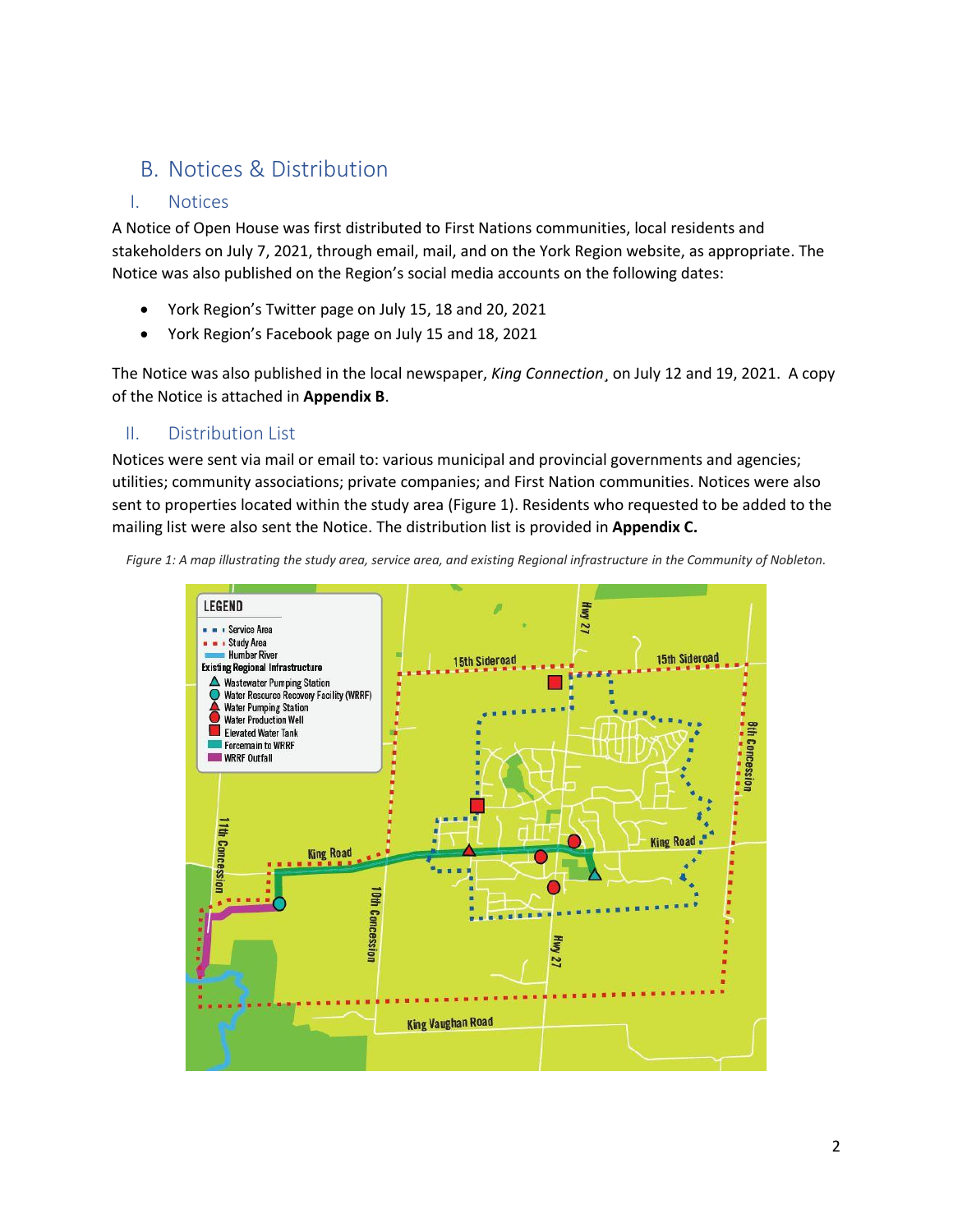# C. Participants

<span id="page-4-0"></span>A total of **19 participants** joined the PCC, either virtually or by phone.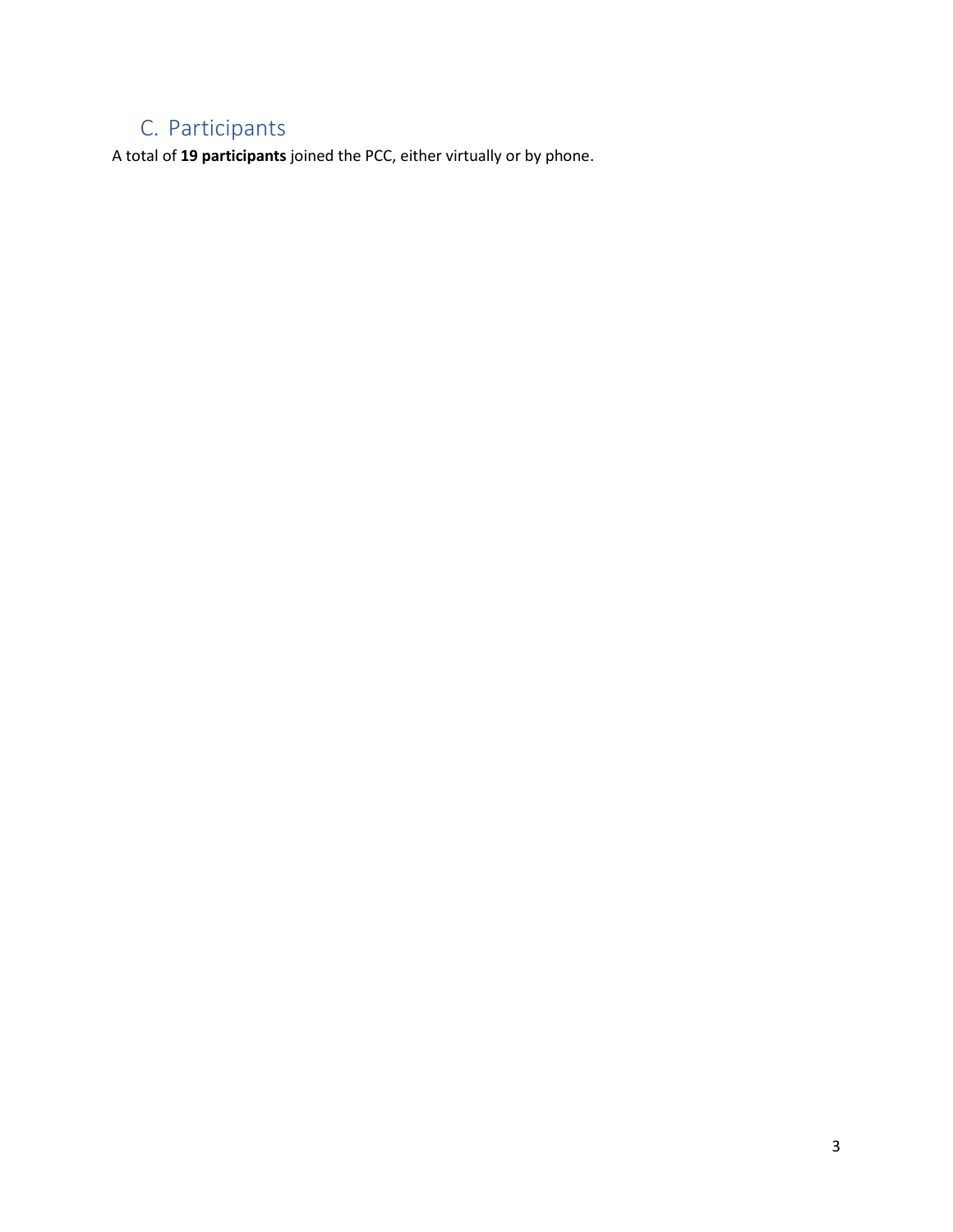## D. PCC Summary

<span id="page-5-0"></span> PCC 3 was hosted virtually by York Region via Zoom Webinar. The PCC was held on Tuesday July 20, 2021, 6:30 p.m. – 8:00 p.m. Of the 19 participants, most joined virtually via Zoom Webinar, and one joined via telephone. The PCC was attended by municipal staff, consultants, and interested members of the public. All digital materials were made available online on York Region's website, at [www.york.ca/nobletonea.](http://www.york.ca/nobletonea) The PCC session featured a 24-minute video presentation that provided:

- context on the purpose and steps involved in the EA study
- an overview of the design concepts for the preferred water and wastewater servicing alternatives and the evaluation of these narrowed-down alternatives, as well as the recommended conceptual design resulting from the analysis
- opportunities for residents and stakeholders to stay informed about the project

#### A copy of the presentation slides is provided in **Appendix D**.

 asked by PCC participants focused on the EA's study boundaries, water and wastewater system growth Following the presentation, participants were invited to ask questions of the project team. Questions and capacity, greenhouse gas emissions, hydrological impacts, water conservation, and costs and user fees. Questions asked and responses from the project team are transcribed below in Section I.

 feedback to the project team on both the material presented and the format of the online open house. Participants and members of the public were also invited to complete an online survey, providing Four individuals filled out the online survey, which remained open from July 20 to August 11, 2021. Their responses are documented in Sections II and III.

A copy of the survey questions asked is provided in **Appendix E**.

#### I. Question and Answer Period

<span id="page-5-1"></span>A summary of questions asked throughout the PCC meeting are summarized below according to themes. Participants had questions on the EA study boundaries, water and wastewater system growth and capacity, greenhouse gas emissions, potential hydrological impacts, water conservation efforts, and cost and user fee implications of the study. Questions are denoted with a "Q" and answers are denoted with an "A".

#### Study Boundaries

*Q: Will 13755 York Regional Rd 27 be part of the expansion? From the map, I see it right on the edge near Hwy 27 and 15th Sideroad.* 

• A: This property is outside of both the project's service area and study area, according to the map on the [project webpage.](http://york.ca/nobletonea) Though not guaranteed, future water planning changes or studies may extend to that address however, it is not included in the study today.

#### Growth and Capacity

*Q: What are the population growth projections for Nobleton used in the study?* 

• A: The current population of Nobleton is just over 4,000 people, and this is based on the 2016 census and the planning that that the Township of King has recently completed. It is expected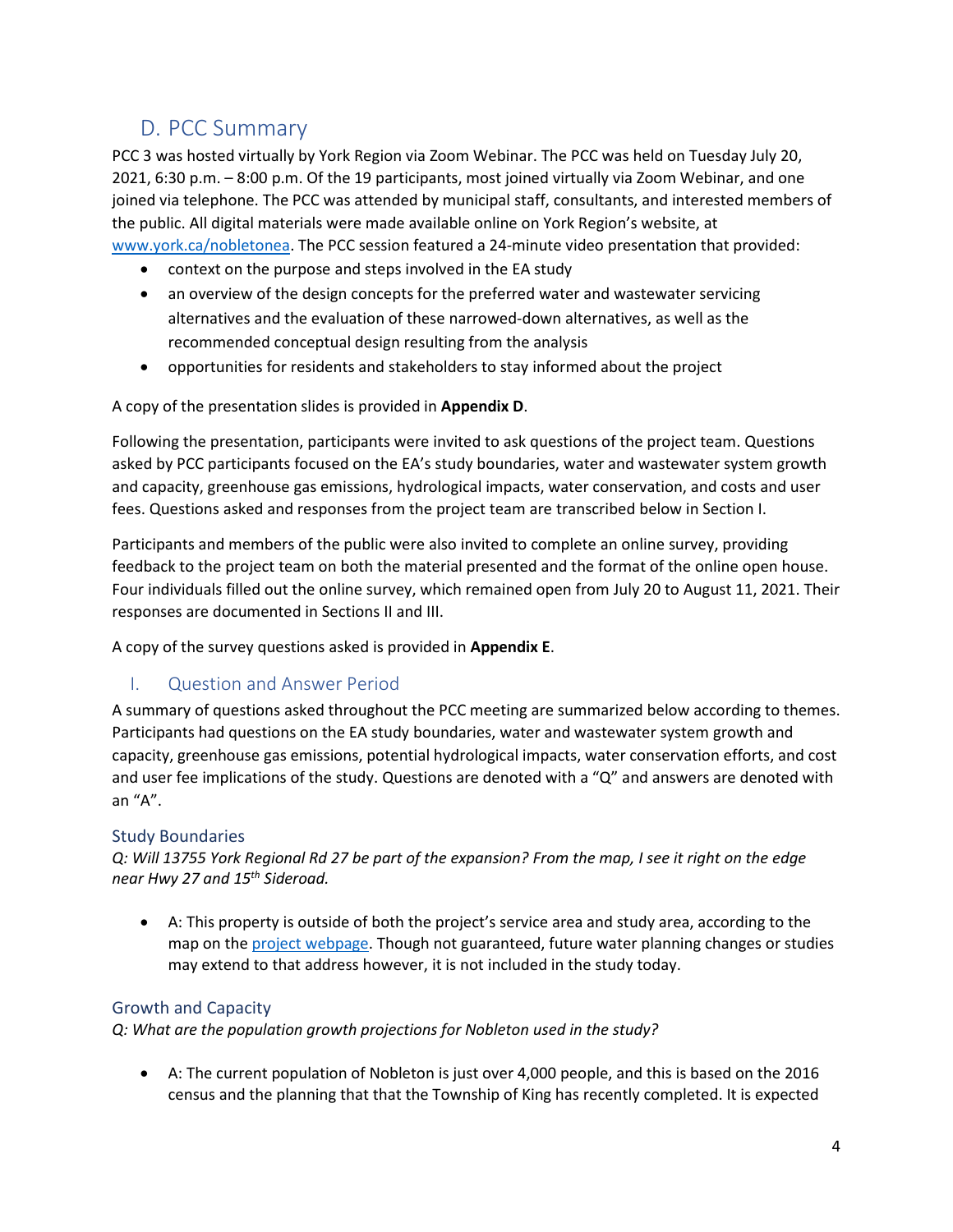that the population will grow to 10,800 people by 2041. That is the projected population that the study is considering.

#### *Q: How many additional homes/buildings will this plan service?*

 • A: The capacity of both the water and wastewater plants will each be set at 10,800 people (the projected population of Nobleton in 2041). The number of residential homes and commercial or industrial buildings to be serviced within that total capacity of 10,800 people is up to the local municipality (Township of King) to decide, but regardless of this municipal service allocation, the Region will provide sufficient water and wastewater capacity to serve 10,800 people.

*Q: Why does there appear to be a discrepancy between the projected capacity increases required for the water and the sewer systems to serve the future population of 10,800?* 

• A: Both systems are designed to serve 10,800 people. The discrepancy is due to the different needs in technologies and equipment (e.g., wells and attenuation tanks) required for the water and wastewater systems, and what technical capacity and flow rates are required for each system to meet the overall capacity of 10,800 people.

*Q: When would the current capacity of the current water and wastewater system be exceeded? What is the maximum capacity to which this system can be expanded?* 

• A: Right now, the current water and wastewater design capacity for Nobleton set through the previous EA has not been reached. New development under construction in Nobleton was approved by the Township of King because their water and wastewater needs would comfortably be accommodated within the current capacity. Once new development would cause the current capacity to be reached, however, no new development will be able to take place in Nobleton until the expanded capacity figures from this EA (i.e., capacity to serve 10,8000 people) are approved and in force.

*Q: If the 2051 population projection for Nobleton currently exceeds the planned growth capacity of the treatment system, can this EA be amended or would a new EA be required?* 

• A: The current EA assumes a population target of 10,800 by 2041. But if later there are indications that water and wastewater demand would stretch beyond that 10,800, then the Region could either pursue a minor amendment to this EA or conduct a new EA. However, before proceeding with those options the Region would look to explore how it can maximize flow or twin pipes within the existing system to make sure that the system expansion as planned for 2041 is being utilized to its fullest.

#### Emissions

*Q: How can GHG (greenhouse gas) emissions be reduced at the Janet Street Pumping Station rather than be increased? Can energy be provided through renewable sources that do not produce GHG emissions?* 

• A: While emissions at the Janet Avenue Pumping Station will increase slightly from today's amounts, this is due to the additional water pumping and storage activity required for the additional flow capacity to serve the 10,800-person target. However, this increase in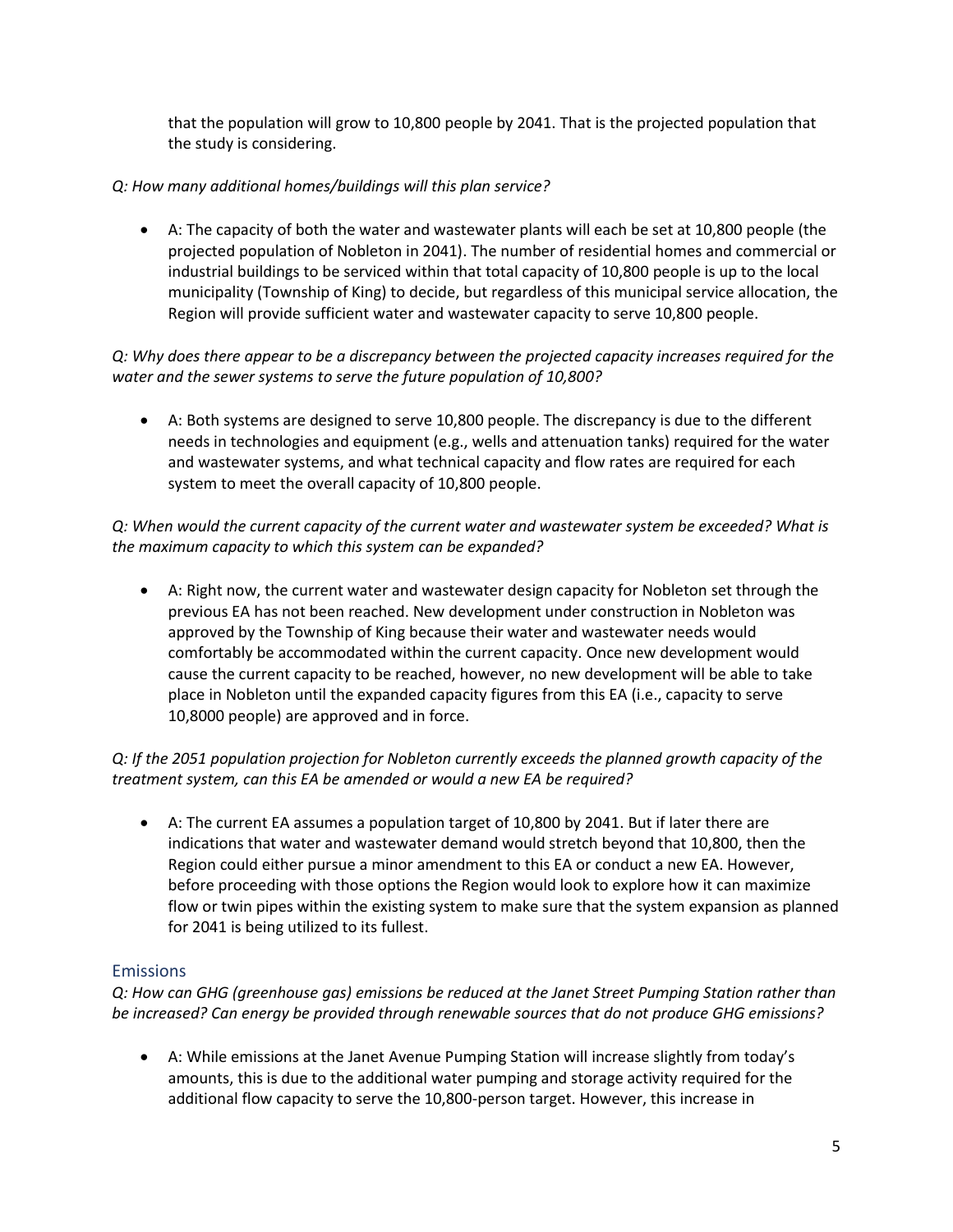greenhouse gas emissions is negligible and the Region is looking to recover some of this energy through biological processes that will potentially be introduced later during a secondary expansion after the first round of expansion from this EA. The Region is also taking measures to reduce greenhouse gas emissions and reduce the cost of energy required for pumping, wherever possible.

*Q: The Township of King plans to reduce its emissions by 45% in nine years and to net zero by 2050. Will this plan meet these goals?* 

• A: The Township of King's environment and energy professionals are very active in setting King's municipal goals for emissions reductions, but this is a question to be directed to the Township. Please contact Service King at (905) 833-5321 or at service king@king.ca.

#### *Q: Given the international and federal emissions reduction targets and requirements, how can York Region possibly build anything that will not meet them?*

 green technologies. For example, the Region's Bill Fisch Forest Stewardship and Education • A: York Region is very proactive in pursuing green initiatives and using proven and available Centre in Whitchurch-Stouffville is the only Living Building Challenge-certified building in Canada. We will certainly consider how the Region can incorporate environmentally friendly technologies in this water and wastewater capacity expansion project.

#### Hydrological Impacts

*Q: Would the infiltration be minimized with less pavement, more rain gardens, etc.? Is the high infiltration due to heavy rainfall or snow melt events? Or are there other reasons for the infiltration? Are there plans to reduce the infiltration? This places additional demand on the wastewater recovery facility.* 

 and they are actively working on studies and actionable plans to resolve some of the existing • A: There are certainly permeable technologies used in modern infrastructure planning, like permeable pavers and other permeable surfaces, to promote infiltration. With regards to inflow, it can be difficult and can take a long time to identify sources of inflow, such as groundwater or leaky pipes. While it is outside the scope of this EA, York Region does have an inflow and infiltration project team that works with the Township of King. Their job is to examine this topic inflow problems within the community.

#### Water Conservation

#### *Q: Is significant water conservation anticipated?*

 flush toilets) and introduced other educational measures over the past 20 to 25 years to • A: Water conservation is certainly something that we have considered in the selection of the alternatives for this EA and in the estimation of overall water demand long-term. Municipalities across the GTA, including York Region, have implemented changes in building codes (e.g., lowimprove water conservation. Water consumption per capita has actually decreased over that time. However, it is important to note that on their own, water conservation measures will not help us sustainably meet the proposed growth targets for water and wastewater capacity.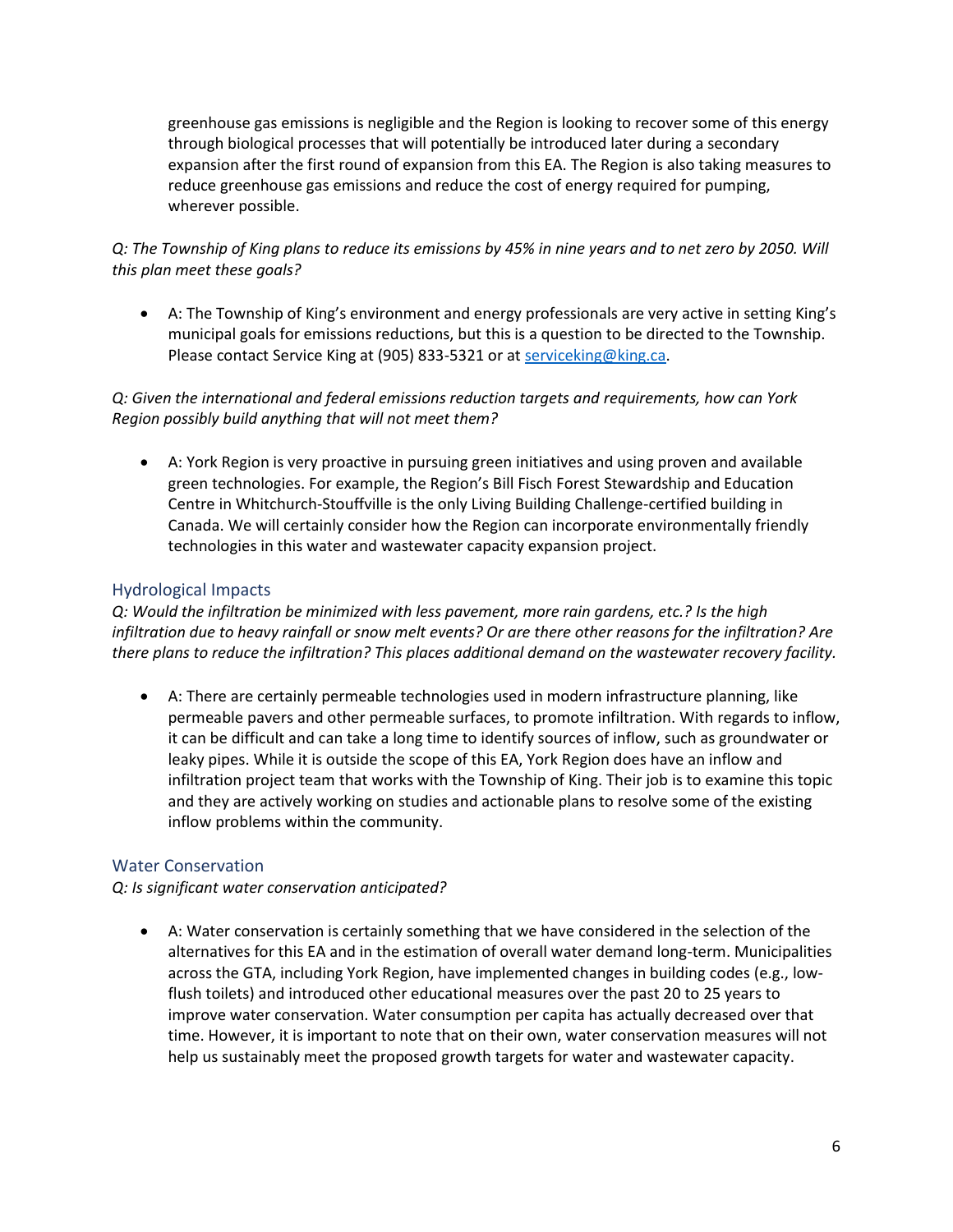#### Costs and User Fees

*Q: Will development charges cover the cost of these upgrades?* 

• A: Development charges from new development in Nobleton are covering the cost of the EA study (approximately \$2.25 million), as well as the cost of the growth-related infrastructure that will be built to expand the water and wastewater capacity to the 10,800-person service target. The final capital cost that includes both growth and non-growth components will be determined at a later stage of the project once the recommended solution or alternative has been selected. Regardless, development charges will cover the majority of the total cost.

#### *Q: What are the estimated costs for these suggested changes?*

 • A: The EA study's cost is approximately \$2.25 million. We currently do not yet have an estimate of what the cost will be to expand the water and wastewater capacity to the 10,800-person service target through the alternative selected through the study.

#### *Q: Do you anticipate these changes will increase user fees? If so, by how much?*

• A: User fees are set by the Township of King. The Township would be best positioned to answer this question. They may be reached through Service King at (905) 833-5321 or serviceking@king.ca.

### II. Feedback on the Material Presented

<span id="page-8-0"></span> Participants were asked to share feedback on the material presented in PCC 3 through the online survey. They were asked if they had any questions or comments on the recommended design concept for water and wastewater servicing, and whether there were any comments on the process used to assess the concepts. Minor edits have been made to spelling and grammar. The intent of the comments has not been altered.

Do you have any comments on the recommended design concept for water servicing?

- 2 participants skipped the question.
- 2 participants shared the following feedback:
	- $\circ$  I am pleased you are continuing with a local communal system for water and wastewater.
	- o No.

Do you have any comments on the recommended design concept for wastewater servicing?

- 2 participants skipped the question.
- 2 participants shared the following feedback:
	- o Excellent idea to move to a new technology. I would have preferred a membrane system, but I understand they are expensive.
	- o No.

Do you have any comments on the process used to assess the design concepts?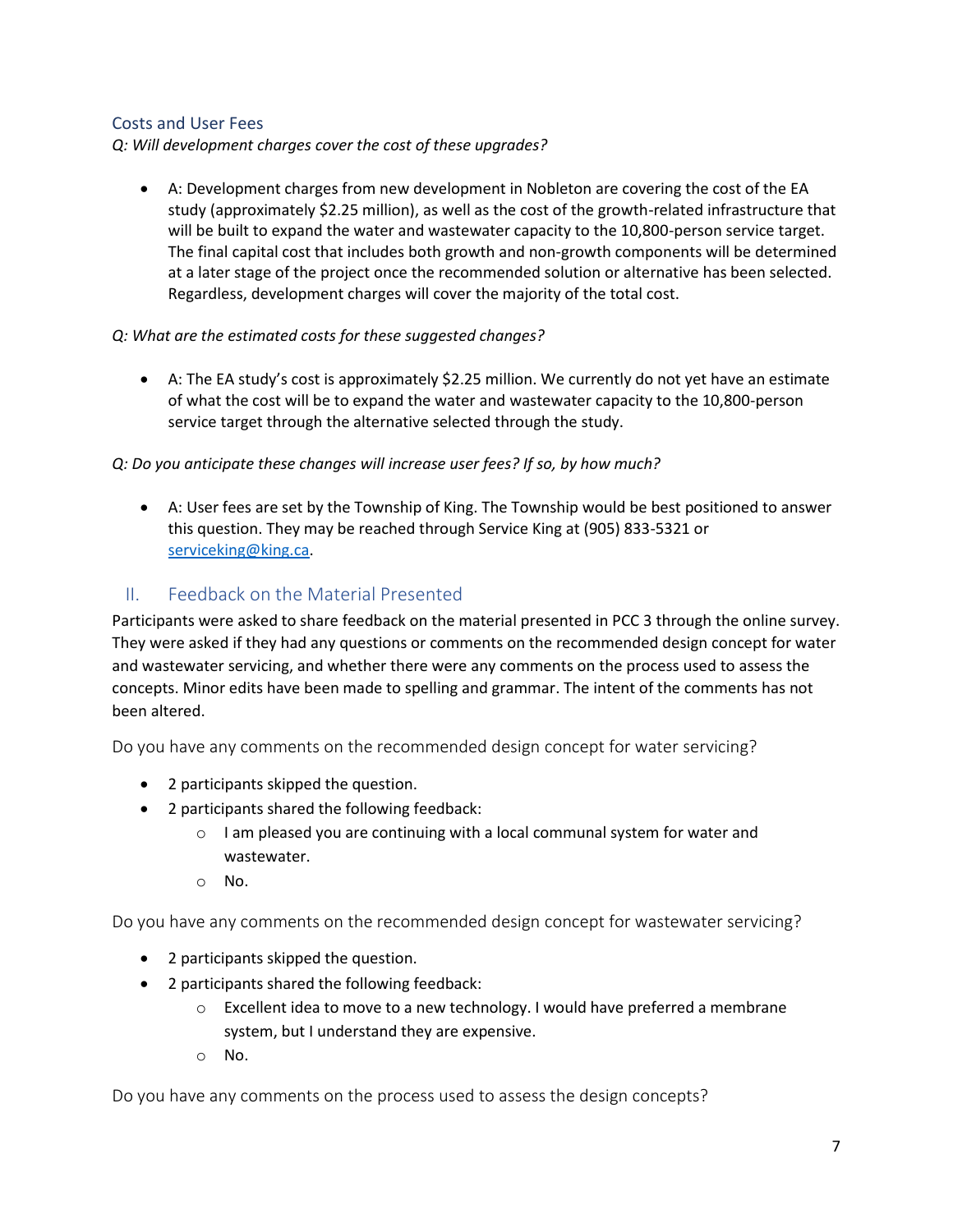• 1 participant responded "No", and 3 skipped the question.

### III. Feedback on the Open House Format

<span id="page-9-0"></span> Participants were asked to share feedback on the format of PCC 3. They were asked to rate the format of the presentation overall, on a scale of 1 to 5, and to share information about their experience. Minor edits have been made to spelling and grammar. The intent of the comments has not been altered.

Did the Open House (or slide recording) answer your questions about the project?

- 2 participants skipped the question.
- 2 participants shared the following feedback:
	- o Yes. Thank you to the excellent project team.
	- o Yes.

Do you have any additional thoughts or comments about this project?

• 1 participant responded "No", and 3 skipped the question.

Did you attend the live online Open House on July 20?

• 2 participants responded "Yes", and 2 participants responded "No".

On a scale of 1 (poor) to 5 (excellent), how would you rate the overall Open House experience?

• 1 participant responded "3", and 3 skipped the question.

What did you like best or find most useful about the Open House?

- 1 participant shared the following feedback:
	- $\circ$  I prefer in person open houses. I am sure you would have better turnout for an inperson open house. Many Nobleton folks are disengaged, others are not internet literate.
- 3 participants skipped the question.

Did you encounter any technical difficulties with the Open House?

• 1 participant responded "No", and 3 skipped the question.

Do you have any other feedback or comments for us on the consultation process or format?

• 1 participant responded "No", and 3 skipped the question.

## E. Comments and Issues

<span id="page-9-1"></span> Participants were invited to provide emailed comments or concerns, and issues related to the proposed project by emailing the Region's Project Manager. The feedback received generally related to:

- forecasted population growth
- water quality issues in Nobleton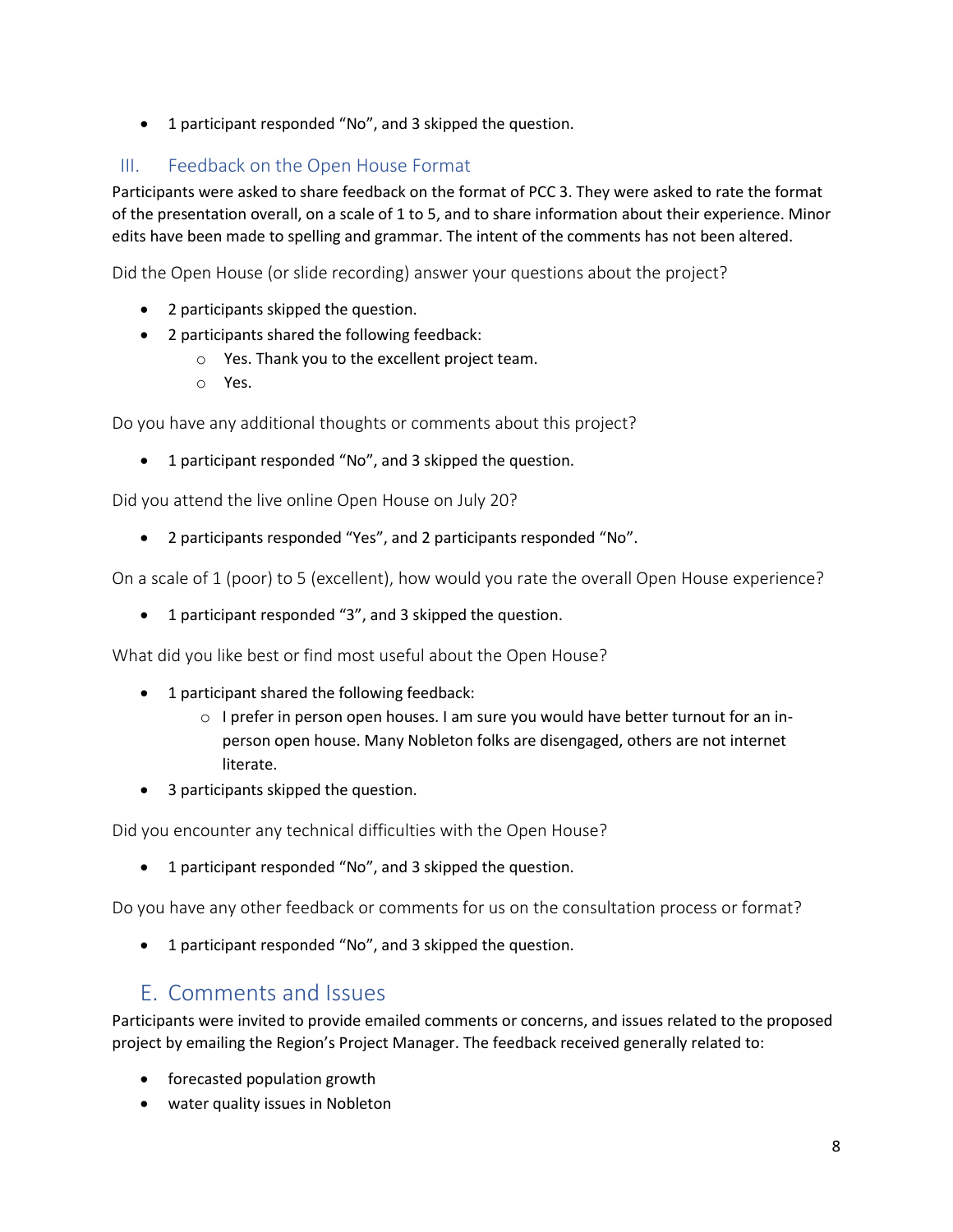- water sources for Nobleton
- water pressure issues in Nobleton
- extending the survey close date
- sharing presentation materials
- project map design
- the cost of water and wastewater servicing
- additional studies and plans to consider

Table 2 documents the written comments received through email. Minor edits have been made to spelling and grammar. The intent of the comments has not been altered.

*Table 2: Comments and issues provided by participants regarding Public Consultation Centre 3.* 

| <b>Submission Type</b> | Comment/Issue                                                                                 |
|------------------------|-----------------------------------------------------------------------------------------------|
| Email                  | As a resident of Nobleton, I received the notice for the Online Open House #3.                |
|                        | At this time, I do not have any questions on the design concept, however I do have            |
|                        | concerns on the recommended solutions to support forecasted growth in Nobleton.               |
|                        |                                                                                               |
|                        | Over the past four years, since I made Nobleton my home, I have had to make                   |
|                        | multiple adjustments to my home water treatment system, both for hardness control             |
|                        | and iron removal. Although hardness control is lesser of an issue, the ability to             |
|                        | remove iron or not is indeed a concern.                                                       |
|                        | The excessive iron in the water supply causes staining in all the plumbing fixtures,          |
|                        | vanity sinks, toilet bowls, etc. These stains are practically impossible to remove.           |
|                        | The water quality may meet the federal/ provincial/ EPA guidelines, however the               |
|                        | staining on bathroom sinks is undesirable and eyesore.                                        |
|                        |                                                                                               |
|                        | Below are my questions on the aforementioned context;                                         |
|                        | 1. Considering the current concerns with the water quality from the pumping                   |
|                        | stations on the aquifers, augmenting the capacity can magnify the problem.<br>Please comment. |
|                        | 2. Is there a plan to connect Nobleton's water supply network to "Ontario Lake                |
|                        | Water"?                                                                                       |
|                        | Is the City using sequestering agents in the potable water supply pipes that<br>3.            |
|                        | may be causing these undesirable stains or deposits in residential fixtures?                  |
| Email                  | I moved into the Nobleton "Class EA Study" area about seven months ago and have a             |
|                        | few concerns with the water here. Firstly, we have a water softener system, as many           |
|                        | households in the neighbourhood do, and we have a very harsh ring stain left behind           |
|                        | on all of our toilets. We cannot remove it no matter what we try. How can we find             |
|                        | out what is causing this and what is the Nobleton water is being treated with that is         |
|                        | causing this problem? Secondly, we seem to have some water pressure issues that               |
|                        | started ever since we turned on our irrigation system. Is there a city plumber that can       |
|                        | advise of why this would be happening I'm not sure if you can help us with the                |
|                        | answers but if you could kindly direct us to someone who may, I would really                  |
|                        | appreciate it.                                                                                |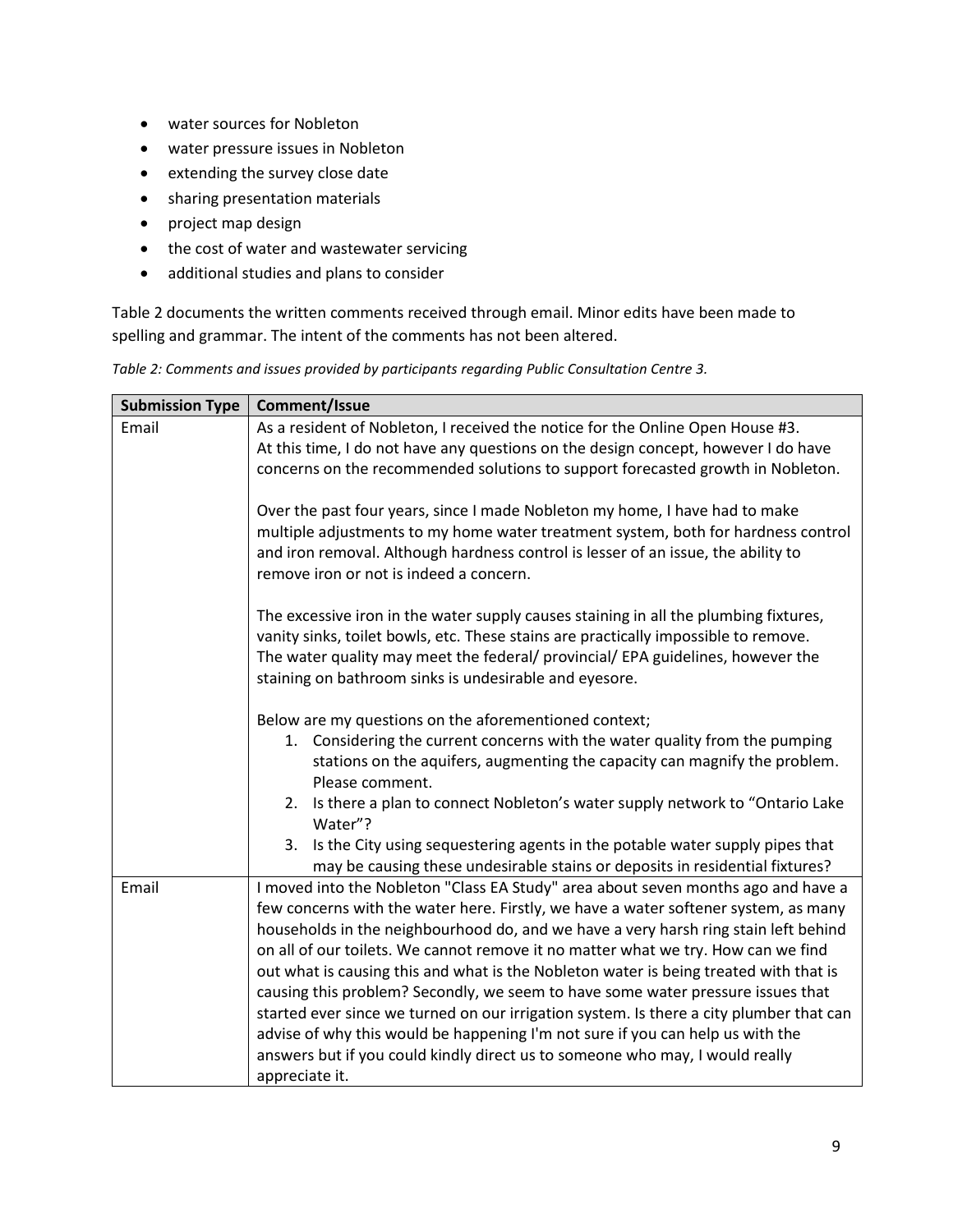| <b>Submission Type</b> | Comment/Issue                                                                          |
|------------------------|----------------------------------------------------------------------------------------|
| Email                  | I notice that the virtual presentation and question period are not yet online. Can we  |
|                        | therefore have an extension to the comment period, currently closing on August 4th?    |
| Email                  | Could you please send us the presentation slides for files?                            |
| Email                  | The map on page 3 is the only map showing both the service area and the study area.    |
|                        | It does not show the location of all of the water and wastewater sites discussed later |
|                        | in detail. A complete map would have been helpful.                                     |
| Email                  | The evaluation process mentions financial criteria, yet we are advised in the Q and A  |
|                        | that there are no capital cost estimates. How could you rank the alternatives without  |
|                        | some costs? More on this in my comments on the Q and A.                                |
| Email                  | On the wastewater solution, I couldn't tell from the map provided whether additional   |
|                        | land is required for the storage tank. If so, that could slow the project and the pipe |
|                        | storage could be preferred. I have noticed on other EAs that two solutions get carried |
|                        | forward.                                                                               |
| Email                  | The assimilative capacity study for the Humber River was likely a key study to inform  |
|                        | the WWRF modifications. Is that study available to the public? I have one from an EA   |
|                        | on the Credit River and it was quite informative. It could also be used to determine   |
|                        | through future studies if more capacity -beyond 10,800 persons- is possible.           |
| Email                  | It is my understanding that the 10,800 population is for 2031 and that the King        |
|                        | Township recent conformity exercise was also for 2031. Populations for York Region     |
|                        | for 2041 and 2051 are the subject of the Region's current MCR and are only in draft    |
|                        | form at this time.                                                                     |
| Email                  | Again, I think this date should be 2031 as noted above. When planning for              |
|                        | infrastructure of a given demand (like a population of 10,800) it is unlikely that the |
|                        | selection of all the components could hit this number precisely and most components    |
|                        | would accommodate a larger demand. At early stage of the design does the Region        |
|                        | know what this additional "freeboard' might be? For example, does the assimilative     |
|                        | capacity of the Humber exceed the 10,800 persons?                                      |
| Email                  | I think it is misleading to say that DCs will cover a majority of the cost. A majority |
|                        | could be 51%. I think it is safe to say DCs will pay for 100% of the growth-related    |
|                        | costs. In this instance I think these projects are all growth related                  |
| Email                  | As noted previously, each alternative had a financial test so some costing was         |
|                        | undertaken. We also know that King Township was presented with some costs for the      |
|                        | project and even one for the lake-based alternatives. I think this should have been    |
|                        | provided to the PIC participants.                                                      |
| Email                  | As a general comment, I am disappointed that the EA work did not consider the          |
|                        | buildout of the Nobleton Community Plan and thus ensuring the realization of a         |
|                        | 'Complete Community'. For instance it would have been helpful if, from all of the      |
|                        | studies undertaken and now in place, the Study would have provided a guidance          |
|                        | opinion that adding another 10,000 persons in Nobleton could be achieved with          |
|                        | reasonable upgrades. Or wording to that affect that would encourage planning           |
|                        | officials and political representatives to look at further allocations.                |